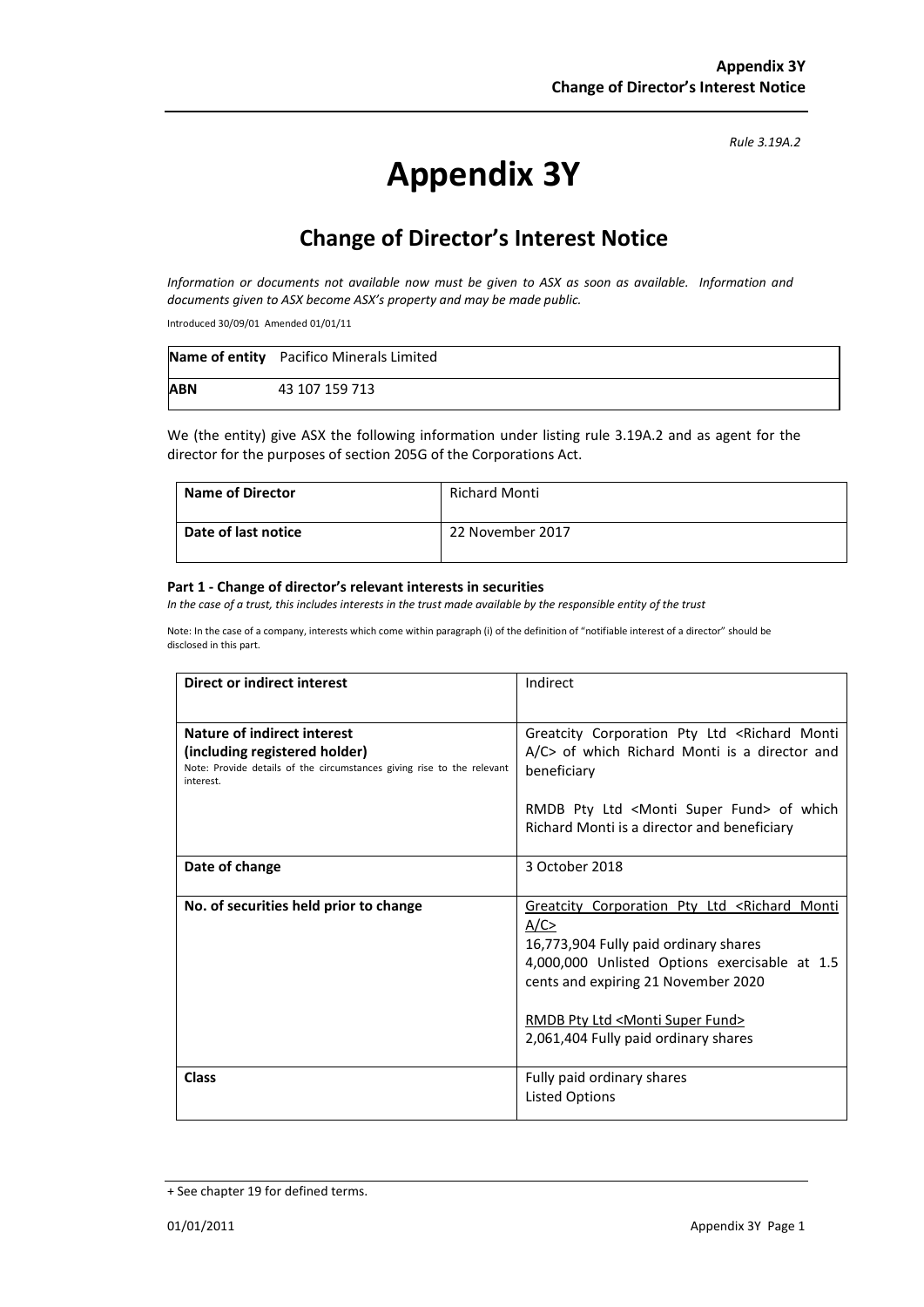| <b>Number acquired</b>                                                                                                                              | 3,883,458 shares                                                  |
|-----------------------------------------------------------------------------------------------------------------------------------------------------|-------------------------------------------------------------------|
|                                                                                                                                                     | 1,941,729 listed options                                          |
| <b>Number disposed</b>                                                                                                                              | N/A                                                               |
| <b>Value/Consideration</b>                                                                                                                          | \$23,301                                                          |
| Note: If consideration is non-cash, provide details and estimated valuation                                                                         |                                                                   |
| No. of securities held after change                                                                                                                 | Greatcity Corporation Pty Ltd <richard monti<="" td=""></richard> |
|                                                                                                                                                     | A/C                                                               |
|                                                                                                                                                     | 19,773,904 Fully paid ordinary shares                             |
|                                                                                                                                                     | 4,000,000 Unlisted Options exercisable at 1.5                     |
|                                                                                                                                                     | cents and expiring 21 November 2020                               |
|                                                                                                                                                     | 1,500,000 Listed Options exercisable at 1.5 cents                 |
|                                                                                                                                                     | and expiring 21 November 2020                                     |
|                                                                                                                                                     | <u>RMDB Pty Ltd <monti fund="" super=""></monti></u>              |
|                                                                                                                                                     | 2,944,862 Fully paid ordinary shares                              |
|                                                                                                                                                     | 441,729 Listed Options exercisable at 1.5 cents                   |
|                                                                                                                                                     | and expiring 21 November 2020                                     |
| Nature of change                                                                                                                                    | Issued as a result of participation in the recent                 |
| Example: on-market trade, off-market trade, exercise of options, issue of<br>securities under dividend reinvestment plan, participation in buy-back | Non-Renounceable Entitlement Offer.                               |
|                                                                                                                                                     |                                                                   |

### **Part 2 – Change of director's interests in contracts**

Note: In the case of a company, interests which come within paragraph (ii) of the definition of "notifiable interest of a director" should be disclosed in this part.

| <b>Detail of contract</b>                                                                                                                                                   | N/A |
|-----------------------------------------------------------------------------------------------------------------------------------------------------------------------------|-----|
| <b>Nature of interest</b>                                                                                                                                                   | N/A |
| Name of registered holder<br>(if issued securities)                                                                                                                         | N/A |
| Date of change                                                                                                                                                              | N/A |
| No. and class of securities to which<br>interest related prior to change<br>Note: Details are only required for a contract in relation<br>to which the interest has changed | N/A |
| Interest acquired                                                                                                                                                           | N/A |
| Interest disposed                                                                                                                                                           | N/A |
| <b>Value/Consideration</b><br>Note: If consideration is non-cash, provide details and an<br>estimated valuation                                                             | N/A |

<sup>+</sup> See chapter 19 for defined terms.